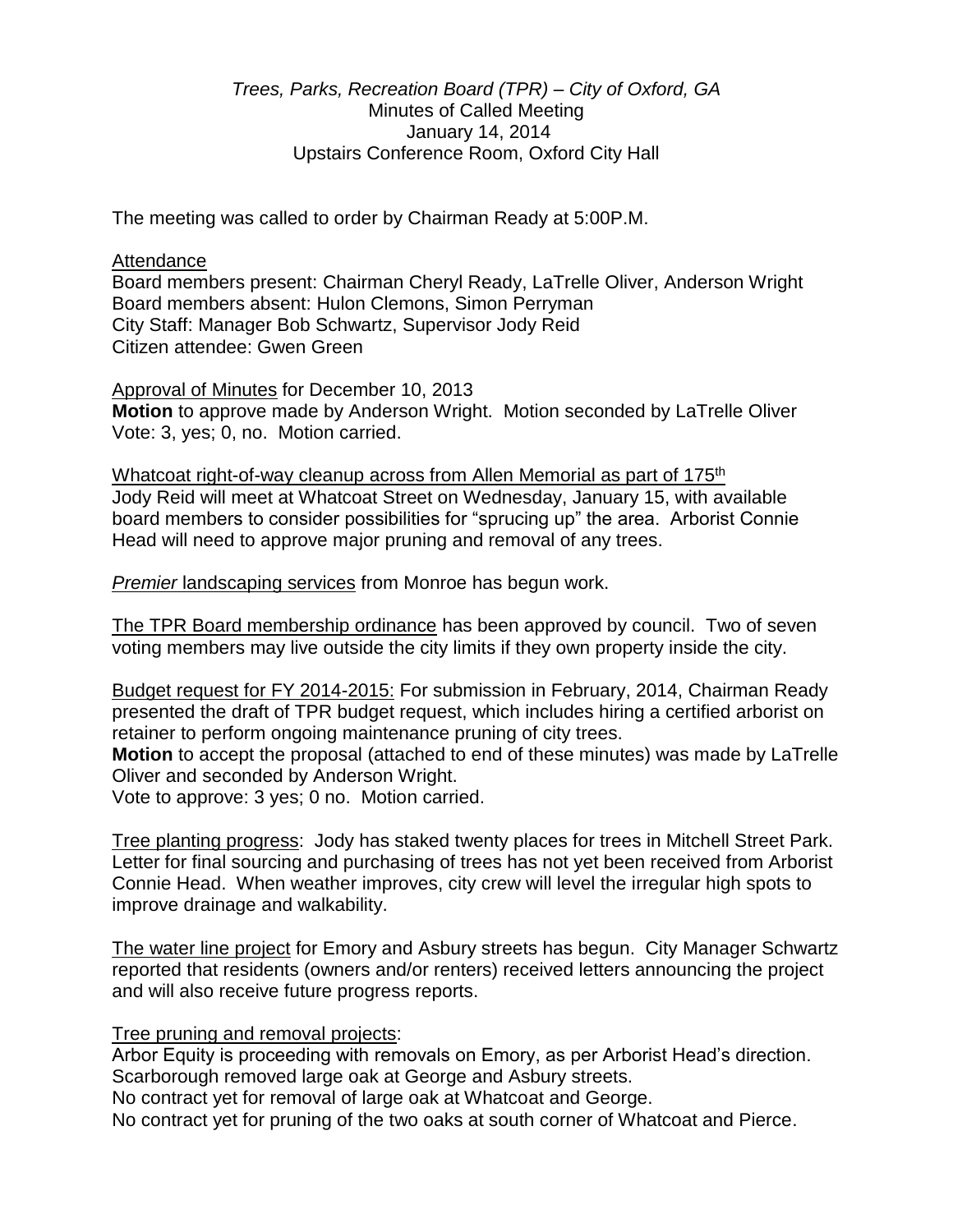Arbor Day preparation – Date: February 15, 2014. Time: 10:00. Place: City Hall council room. Checklist attached.

**Motion** made by Anderson Wright, seconded by LaTrelle Oliver, to establish an Honor Roll plaque to be placed in City Hall for annual recognition of *Friends of Oxford's Trees*, with the initial honoree being The Covington Service Guild for its many years of providing free seedlings to citizens attending Arbor Day Celebrations. Vote: 3 yes; 0 no. Motion carried.

Next Meeting – Next meeting, February 11, 2014.

Adjournment – **Motion** to adjourn made by Anderson Wright, seconded by LaTrelle Oliver. Vote: 3, yes; 0, no. Motion carried. Meeting adjourned at 6:10 PM.

--------------------------------------

LaTrelle Oliver, Secretary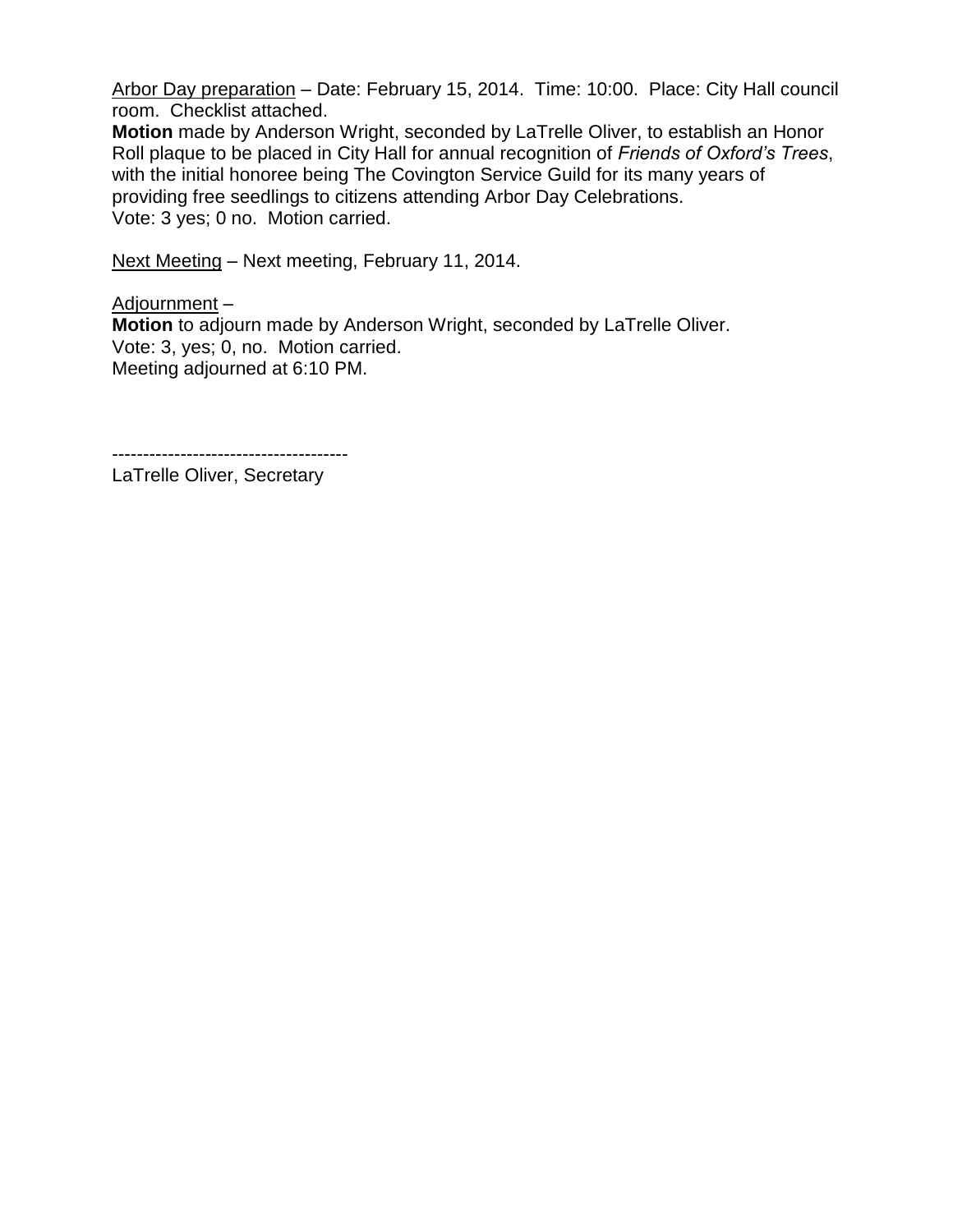Budget Requests for 2014-2015

From Trees, Parks and Recreation Board

To The City Council of the City of Oxford

The Trees, Parks, and Recreation Board respectfully requests the following budget items for consideration for the fiscal year 2014-2015:

| Total |                                             | \$6800 |  |
|-------|---------------------------------------------|--------|--|
|       | Arborist's fees<br>74 7 74                  | \$1000 |  |
|       | Contingency Contract for small tree pruning | \$2000 |  |
|       | Continued tree planting                     | \$2400 |  |
|       | Arbor Day expenses                          | \$400  |  |

Respectfully submitted,

Cheryl Ready

Chairperson

Trees, Parks and Recreation Board

Sur Curie's Control's vyes. past